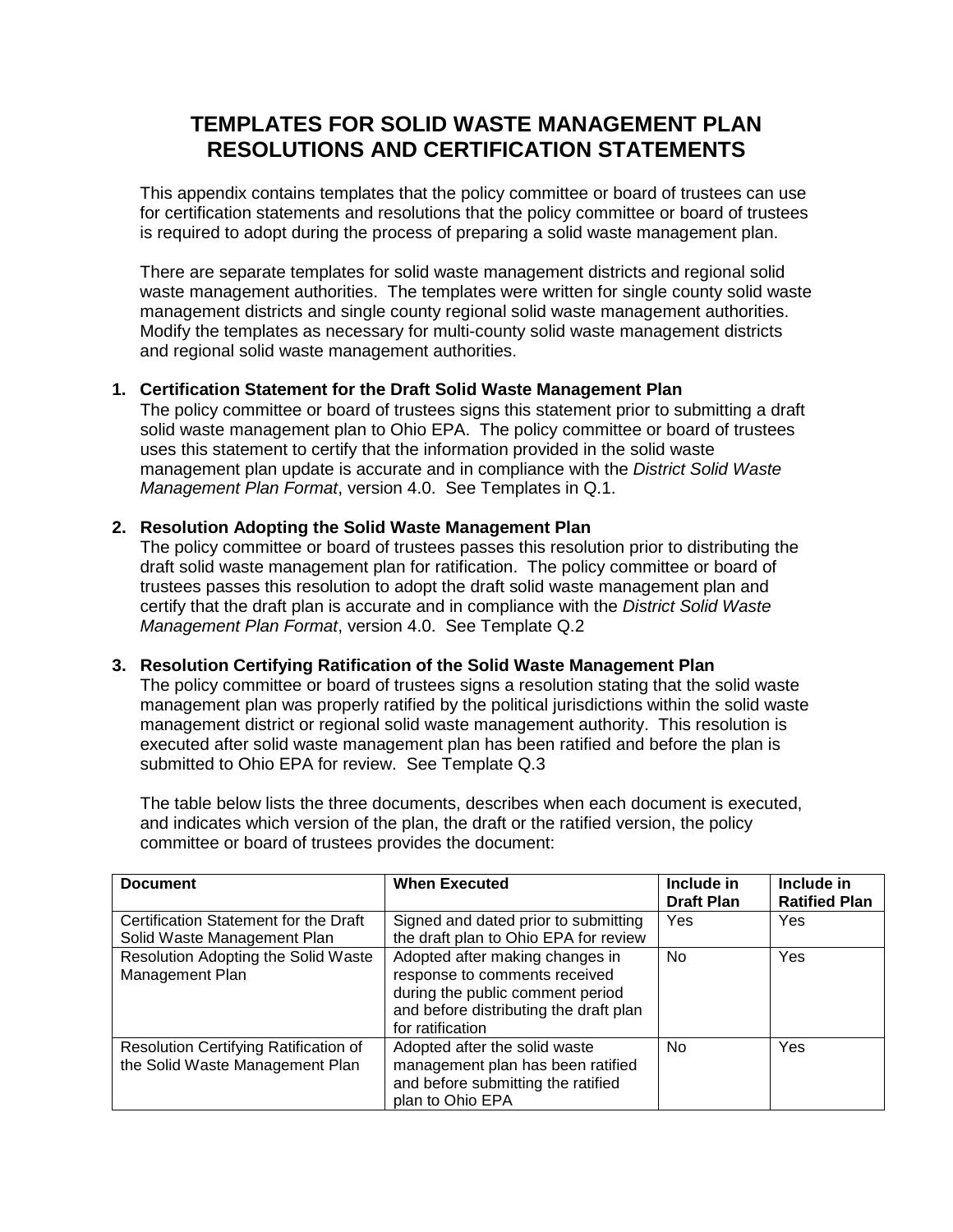**Templates for Certification Statement for the Draft, Amended Solid Waste Management Plan**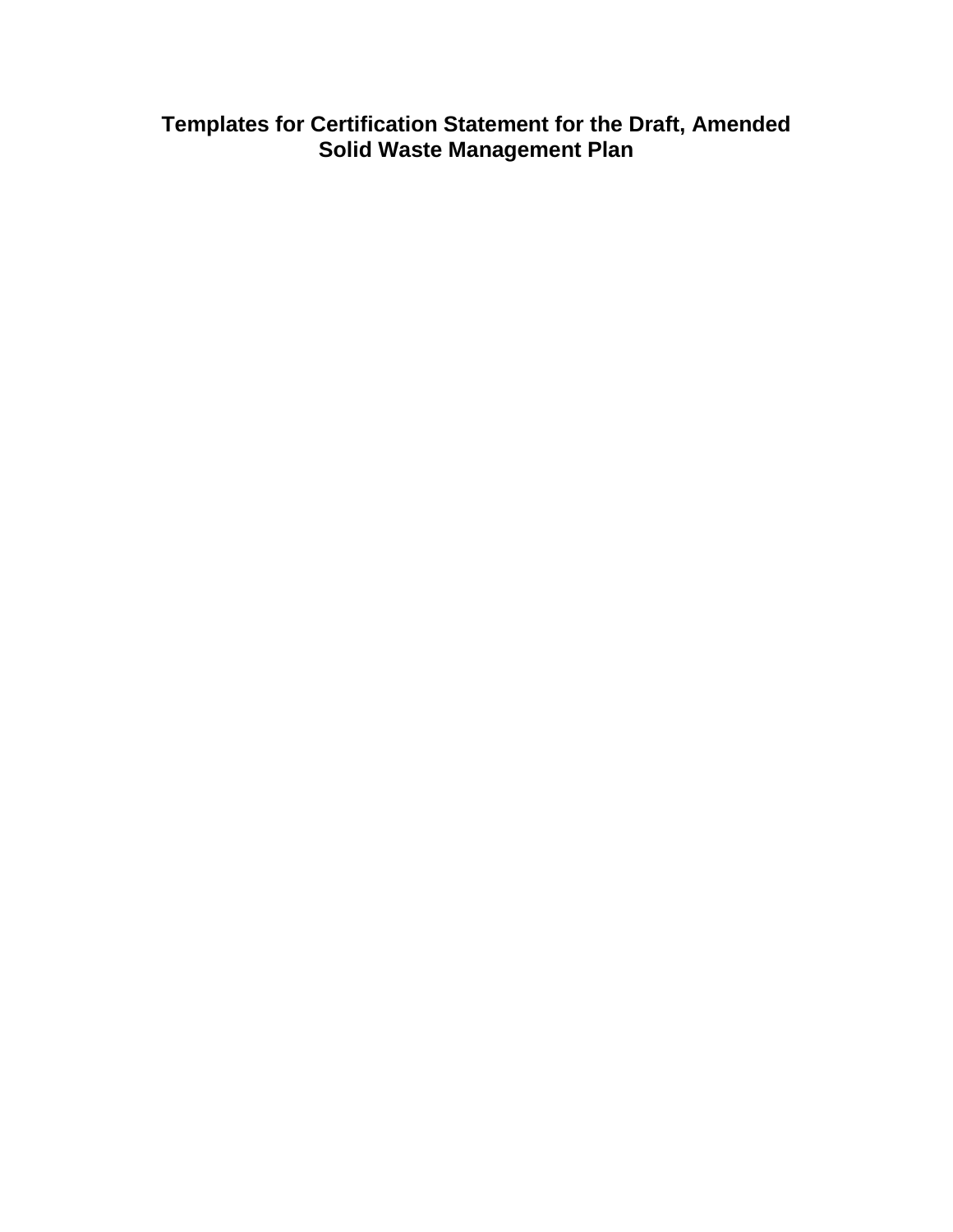## Certification Statement for the Draft Plan

We as representatives of the policy committee for the **commence and the contract of the county Solid** Waste Management District (District) do hereby certify that to the best of our knowledge and belief, the statements, demonstrations, and all accompanying materials that comprise the District's solid waste management plan (Plan) are accurate and are in compliance with the requirements in the *District Solid Waste Management Plan Format*, version 4.0, the *2009 State Solid Waste Management Plan*, and the Ohio Revised Code.

| <b>County Commissioner or Designee</b>                      | Date Signed |
|-------------------------------------------------------------|-------------|
| <b>Municipal Officer or Designee</b>                        | Date Signed |
| <b>Township Representative</b>                              | Date Signed |
| <b>Health Commissioner or Designee</b>                      | Date Signed |
| Solid Waste Generator Representative                        | Date Signed |
| <b>Member Representing General Interests</b><br>of Citizens | Date Signed |
| <b>Public Representative</b>                                | Date Signed |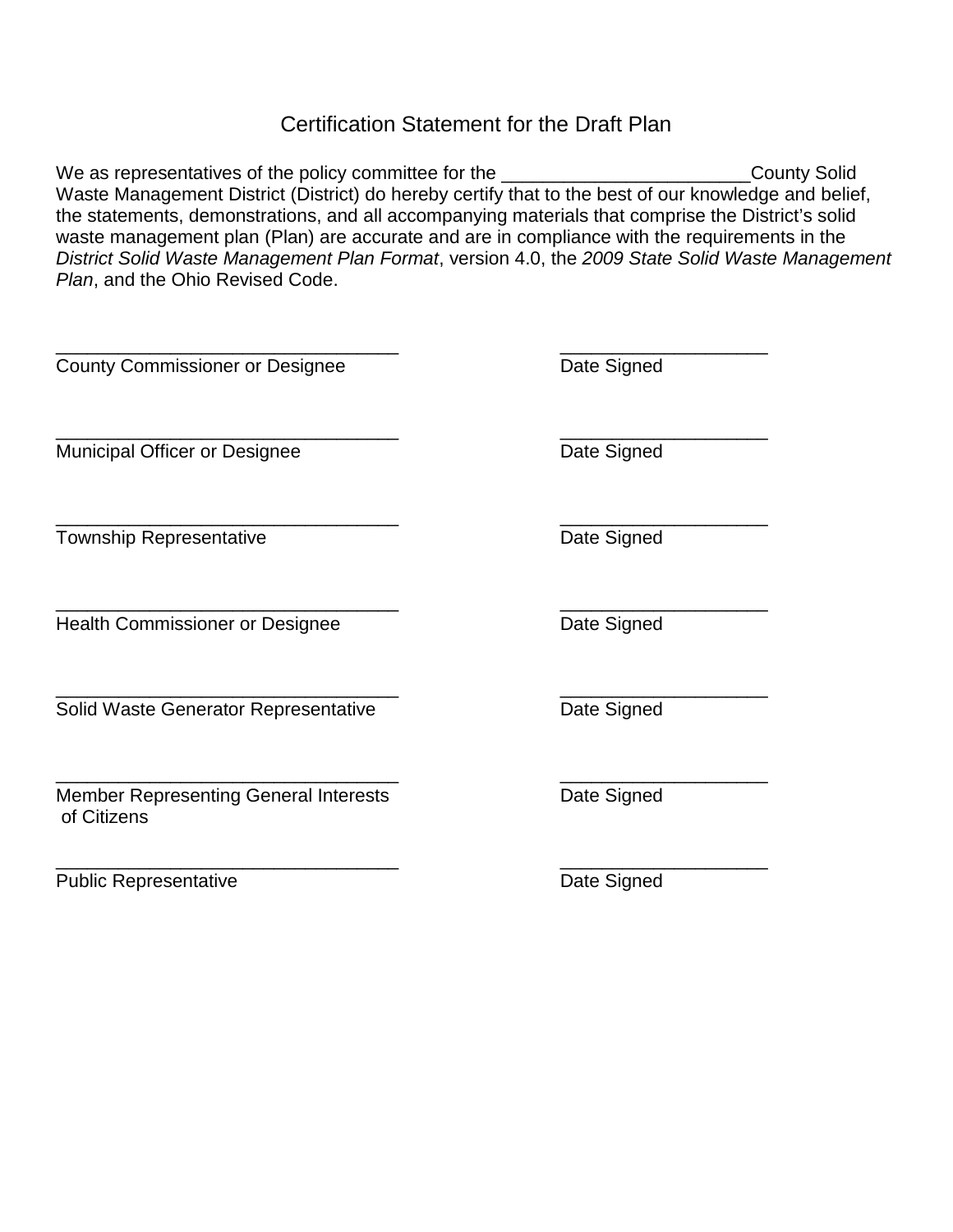## Certification Statement for the Draft Plan

For the \_\_\_\_\_\_\_\_\_\_\_\_\_\_\_\_\_\_\_\_\_\_\_\_ Regional Solid Waste Management Authority:

We as representatives of the board of trustees for the example of the state of Regional Solid Waste Management Authority (Authority) do hereby certify that to the best of our knowledge and belief, the statements, demonstrations, and all accompanying materials that comprise the Authority's solid waste management plan (Plan) are accurate and are in compliance with the requirements in the *District Solid Waste Management Plan Format*, version 4.0, the *2009 State Solid Waste Management Plan*, and the Ohio Revised Code.

County Commissioner or Designee<br>
Date Signed \_\_\_\_\_\_\_\_\_\_\_\_\_\_\_\_\_\_\_\_\_\_\_\_\_\_\_\_\_\_\_\_\_ \_\_\_\_\_\_\_\_\_\_\_\_\_\_\_\_\_\_\_\_ Municipal Officer or Designee **Date Signed** Date Signed \_\_\_\_\_\_\_\_\_\_\_\_\_\_\_\_\_\_\_\_\_\_\_\_\_\_\_\_\_\_\_\_\_ \_\_\_\_\_\_\_\_\_\_\_\_\_\_\_\_\_\_\_\_ Township Representative **Date Signed Date Signed** \_\_\_\_\_\_\_\_\_\_\_\_\_\_\_\_\_\_\_\_\_\_\_\_\_\_\_\_\_\_\_\_\_ \_\_\_\_\_\_\_\_\_\_\_\_\_\_\_\_\_\_\_\_ Health Commissioner or Designee **Date Signed** Date Signed \_\_\_\_\_\_\_\_\_\_\_\_\_\_\_\_\_\_\_\_\_\_\_\_\_\_\_\_\_\_\_\_\_ \_\_\_\_\_\_\_\_\_\_\_\_\_\_\_\_\_\_\_\_ Solid Waste Generator Representative **Brand Solid Waste Generator Representative** Date Signed \_\_\_\_\_\_\_\_\_\_\_\_\_\_\_\_\_\_\_\_\_\_\_\_\_\_\_\_\_\_\_\_\_ \_\_\_\_\_\_\_\_\_\_\_\_\_\_\_\_\_\_\_\_ Member Representing General Interests of Citizens Date Signed

\_\_\_\_\_\_\_\_\_\_\_\_\_\_\_\_\_\_\_\_\_\_\_\_\_\_\_\_\_\_\_\_\_ \_\_\_\_\_\_\_\_\_\_\_\_\_\_\_\_\_\_\_\_

Public Representative Date Signed

\_\_\_\_\_\_\_\_\_\_\_\_\_\_\_\_\_\_\_\_\_\_\_\_\_\_\_\_\_\_\_\_\_ \_\_\_\_\_\_\_\_\_\_\_\_\_\_\_\_\_\_\_\_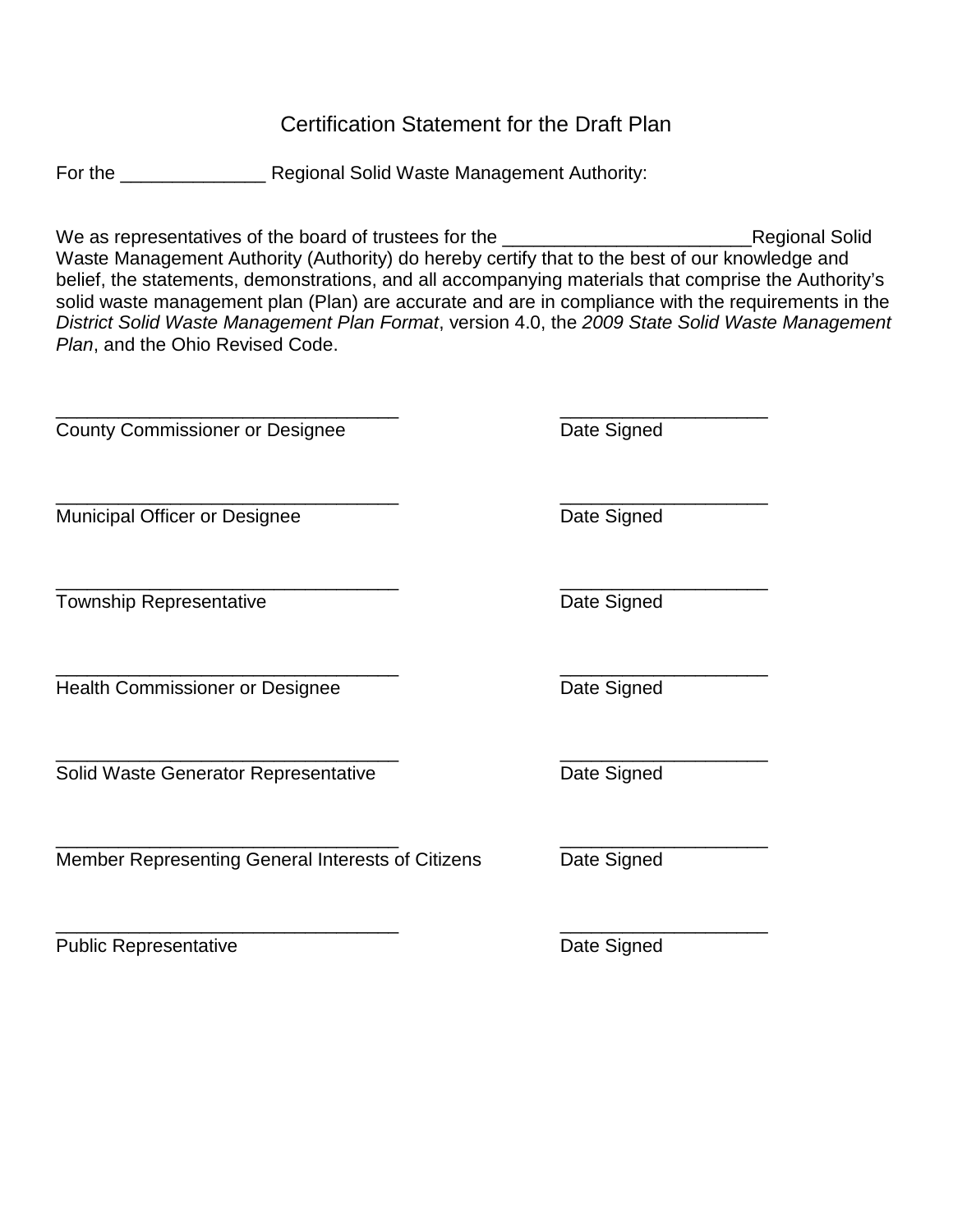**Templates for Resolution Adopting the Draft, Amended Solid Waste Management Plan**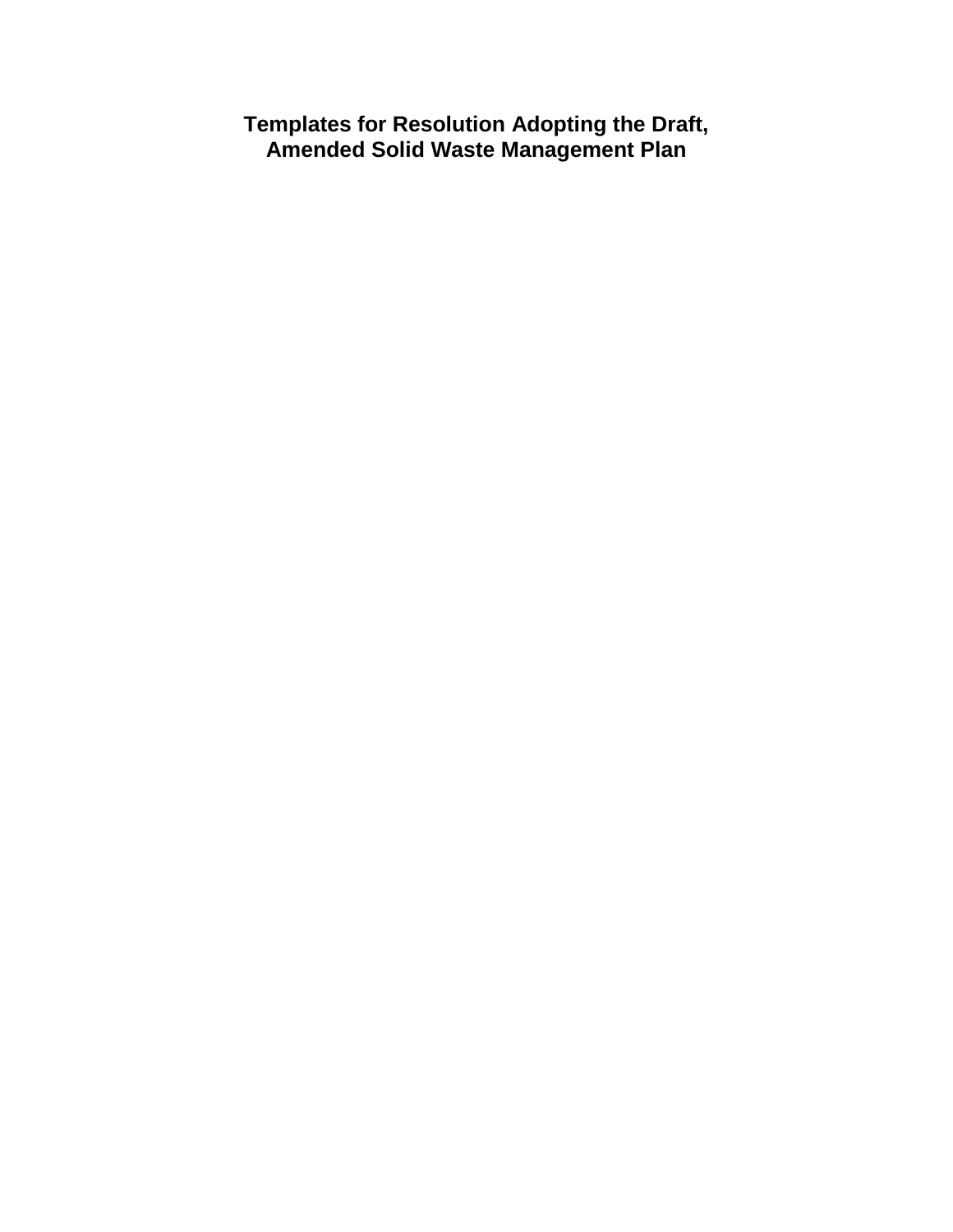## **Resolution Adopting the Draft, Amended Solid Waste Management Plan**

**Resolution \_\_\_\_\_\_\_**

The policy committee for the \_\_\_\_\_\_\_\_\_\_\_\_\_\_\_\_\_\_\_\_\_\_\_\_\_\_\_\_ Solid Waste Management District (District) passed a resolution adopting the amended solid waste management plan for the District.

WHEREAS, this policy committee completed the draft, amended solid waste management plan and submitted it to the Ohio Environmental Protection Agency for review and comment on\_\_\_\_\_\_\_\_\_\_\_\_\_, 20\_\_\_\_. The Ohio Environmental Protection Agency provided comments in a non-binding advisory opinion issued on \_\_\_\_\_\_\_\_\_\_\_\_\_\_\_, 20\_\_\_\_.

WHEREAS, this policy committee reviewed the non-binding advisory comments received from the Ohio Environmental Protection Agency and took into consideration these comments and incorporated changes into the draft, amended solid waste management plan where necessary.

WHEREAS, the policy committee conducted a 30-day public comment period and held a public hearing on  $\sim$ , 20  $\sim$  to provide the public an opportunity to have input into the draft, amended solid waste management plan.j

NOW, THEREFORE, BE IT RESOLVED that the policy committee for the \_\_\_\_\_\_\_\_\_\_\_\_\_\_\_\_\_\_\_\_\_\_\_\_\_\_\_ Solid Waste Management District:

- 1. adopts the draft, amended solid waste management plan for the \_\_\_\_\_\_\_\_\_\_\_\_\_\_\_\_\_\_\_\_\_\_\_\_\_\_ Solid Waste Management District; and
- 2. certifies to the best of its knowledge and belief, the statements, demonstrations, and all accompanying materials that comprise the District's draft, amended solid waste management plan, and the availability of and access to sufficient solid waste management facility capacity to meet the solid waste management needs of the Authority for the planning period covered by the Plan, are accurate and are in compliance with the requirements in the *District Solid Waste Management Plan Format*, version 4.0, the *2009 State Solid Waste Management Plan*, and the Ohio Revised Code.

This resolution shall be in effect immediately upon its adoption.

| <b>Voting for the Resolution:</b>      | Voting against the resolution:         |
|----------------------------------------|----------------------------------------|
| <b>County Commissioner or Designee</b> | <b>County Commissioner or Designee</b> |
| <b>Municipal Officer or Designee</b>   | <b>Municipal Officer or Designee</b>   |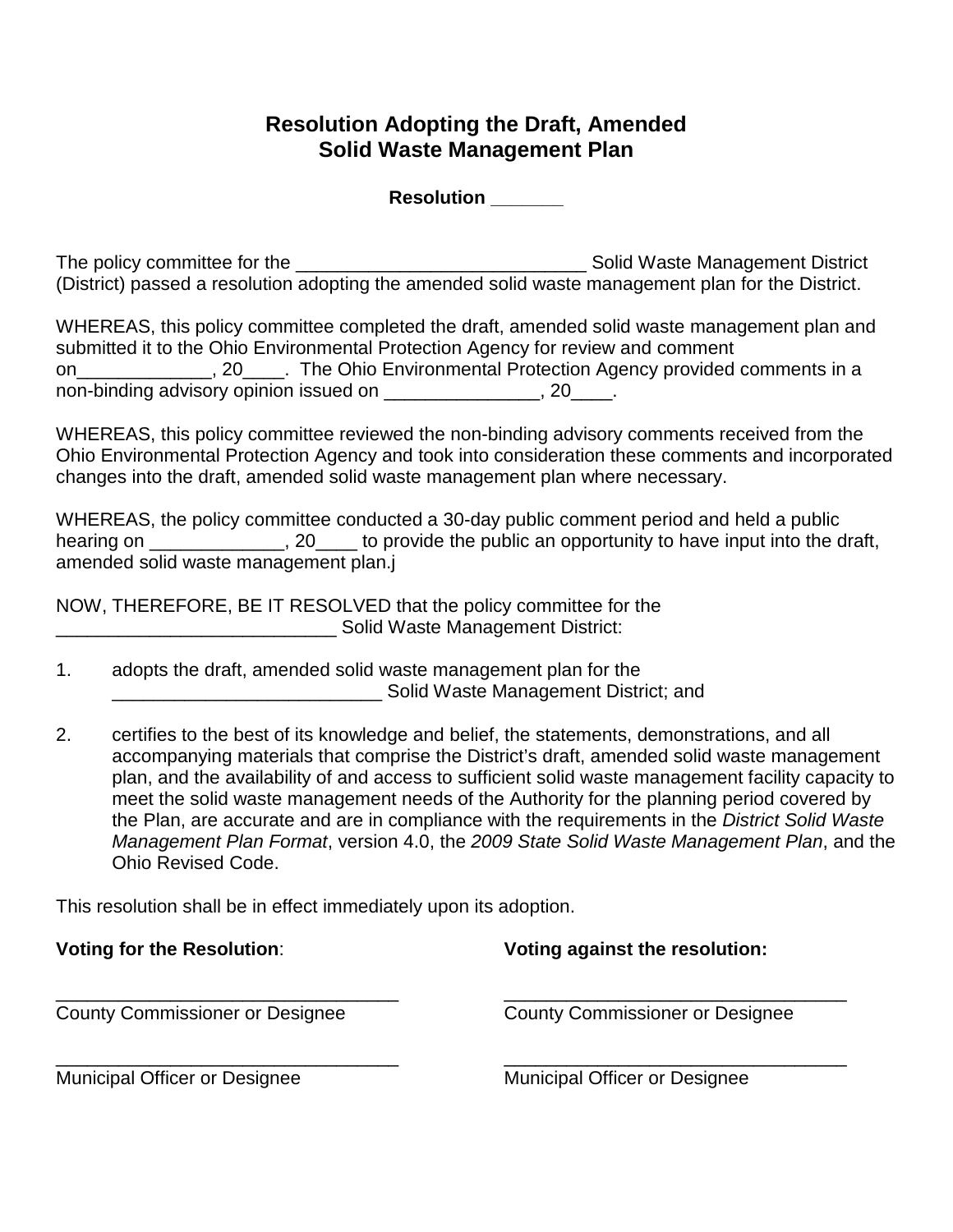| <b>Township Representative</b>                              | <b>Township Representative</b>                                                                                                             |
|-------------------------------------------------------------|--------------------------------------------------------------------------------------------------------------------------------------------|
| <b>Health Commissioner or Designee</b>                      | <b>Health Commissioner or Designee</b>                                                                                                     |
| Solid Waste Generator Representative                        | Solid Waste Generator Representative                                                                                                       |
| <b>Member Representing General Interests</b><br>of Citizens | <b>Member Representing General Interests</b><br>of Citizens                                                                                |
| <b>Public Representative</b>                                | <b>Public Representative</b>                                                                                                               |
| committee for the ___________                               | This is to certify that the foregoing is a true and correct copy of the resolution passed by the policy<br>Solid Waste Management District |

\_\_\_\_\_\_\_\_\_\_\_\_\_\_\_\_\_\_\_\_\_\_\_\_\_ \_\_\_\_\_\_\_\_\_\_\_\_\_\_\_\_\_\_\_\_\_\_\_\_\_\_\_\_\_\_\_\_\_\_\_\_\_

Date **Secretary for the Policy Committee**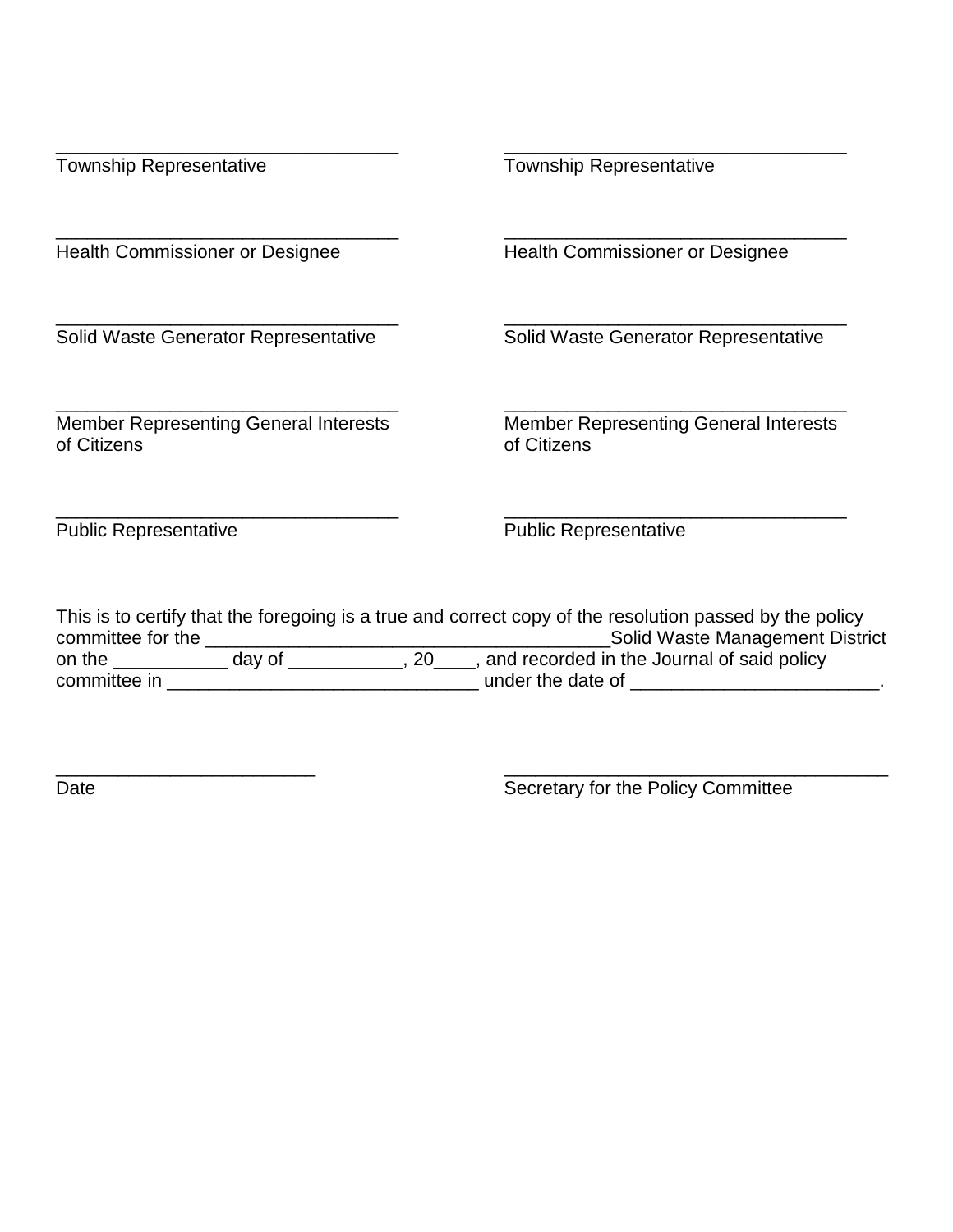## **Resolution Adopting the Draft, Amended Solid Waste Management Plan**

**Resolution \_\_\_\_\_\_\_**

The board of trustees for the \_\_\_\_\_\_\_\_\_\_\_\_\_\_\_\_\_\_\_\_\_\_\_\_\_\_\_\_ Regional Solid Waste Management Authority (Authority) passed a resolution adopting the amended solid waste management plan for the Authority.

WHEREAS, this board of trustees completed the draft, amended solid waste management plan and submitted it to the Ohio Environmental Protection Agency for review and comment on \_\_\_\_\_\_\_\_\_\_\_\_, 20\_\_\_\_\_. The Ohio Environmental Protection Agency provided comments in a non-binding advisory opinion issued on \_\_\_\_\_\_\_\_\_\_\_\_\_\_\_, 20\_\_\_;

WHEREAS, this board of trustees reviewed the non-binding advisory comments received from the Ohio Environmental Protection Agency and took into consideration these comments and incorporated changes into the draft, amended solid waste management plan where necessary;

WHEREAS, the board of trustees conducted a 30-day public comment period and held a public hearing on \_\_\_\_\_\_\_\_\_\_\_\_, 20\_\_\_\_ to provide the public an opportunity to have input into the draft, amended solid waste management plan;

NOW, THEREFORE, BE IT RESOLVED that the board of trustees for the \_\_\_\_\_\_\_\_\_\_\_\_\_\_\_\_\_\_\_\_\_\_\_\_\_\_\_ Regional Solid Waste Management Authority:

- 1. adopts the draft, amended solid waste management plan for the \_\_\_\_\_\_\_\_\_\_\_\_\_\_\_\_\_\_\_\_\_\_\_\_\_\_ Regional Solid Waste Management Authority; and
- 2. certifies to the best of its knowledge and belief, the statements, demonstrations, and all accompanying materials that comprise the Authority's draft, amended solid waste management plan, and the availability of and access to sufficient solid waste management facility capacity to meet the solid waste management needs of the Authority for the planning period covered by the draft, amended solid waste management plan, are accurate and are in compliance with the requirements in the *District Solid Waste Management Plan Format*, version 4.0, the *2009 State Solid Waste Management Plan*, and the Ohio Revised Code.

This resolution shall be in effect immediately upon its adoption.

| <b>Voting for the Resolution:</b>      | Voting against the resolution:         |
|----------------------------------------|----------------------------------------|
| <b>County Commissioner or Designee</b> | <b>County Commissioner or Designee</b> |
|                                        |                                        |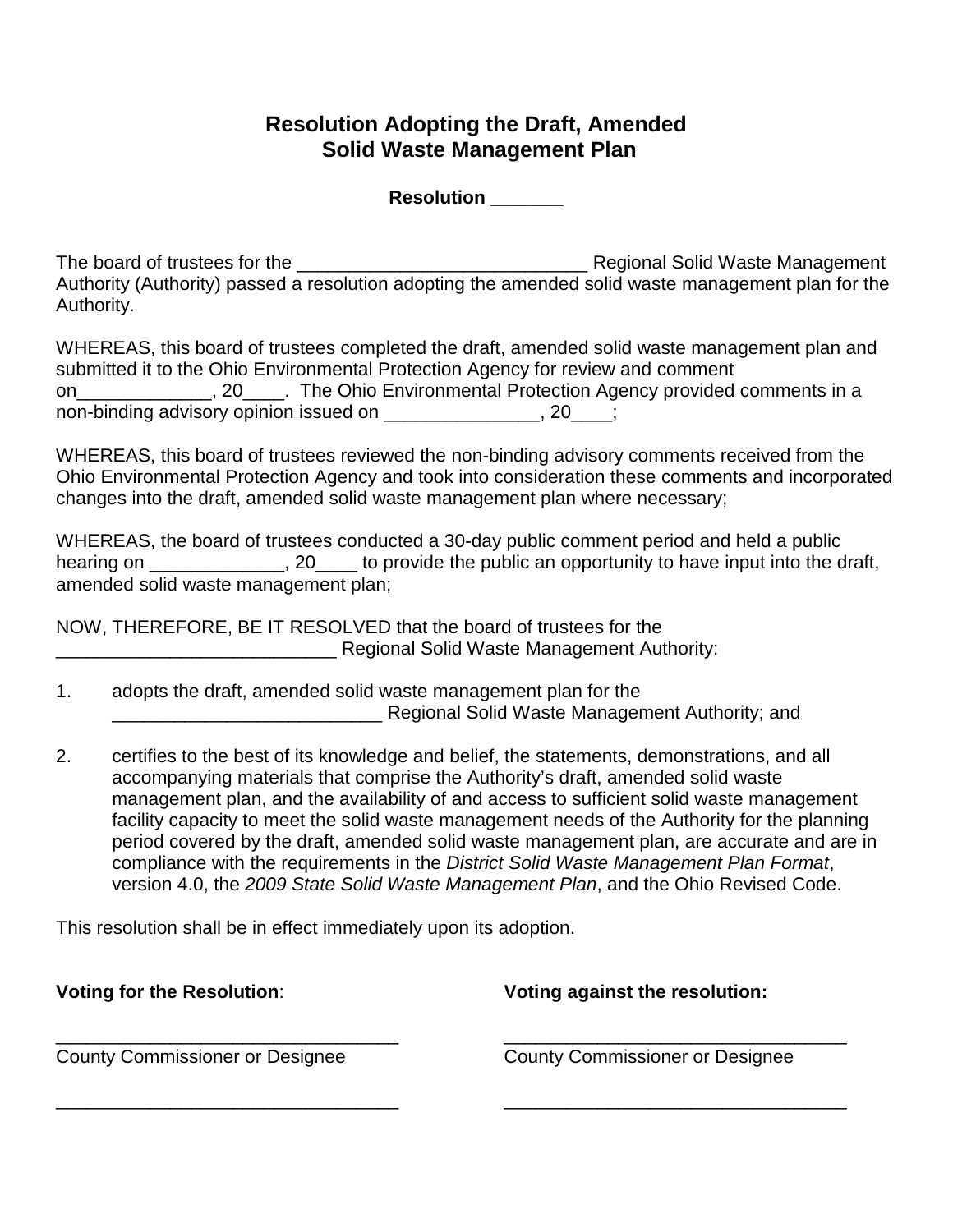| Municipal Officer or Designee                               | Municipal Officer or Designee                                                                                                                                                                         |
|-------------------------------------------------------------|-------------------------------------------------------------------------------------------------------------------------------------------------------------------------------------------------------|
| <b>Township Representative</b>                              | <b>Township Representative</b>                                                                                                                                                                        |
| <b>Health Commissioner or Designee</b>                      | <b>Health Commissioner or Designee</b>                                                                                                                                                                |
| Solid Waste Generator Representative                        | Solid Waste Generator Representative                                                                                                                                                                  |
| <b>Member Representing General Interests</b><br>of Citizens | <b>Member Representing General Interests</b><br>of Citizens                                                                                                                                           |
| <b>Public Representative</b>                                | <b>Public Representative</b>                                                                                                                                                                          |
| trustees for the<br>day of<br>Authority on the              | This is to certify that the foregoing is a true and correct copy of the resolution passed by the board of<br><b>Regional Solid Waste Management</b><br>., 20____, and recorded in the Journal of said |

board of trustees in \_\_\_\_\_\_\_\_\_\_\_\_\_\_\_\_\_\_\_\_\_\_\_\_\_\_\_\_\_\_ under the date of

 $\mathcal{L}_\text{max}$  and  $\mathcal{L}_\text{max}$ 

\_\_\_\_\_\_\_\_\_\_\_\_\_\_\_\_\_\_\_\_\_\_\_\_\_ \_\_\_\_\_\_\_\_\_\_\_\_\_\_\_\_\_\_\_\_\_\_\_\_\_\_\_\_\_\_\_\_\_\_\_\_\_ Date Secretary for the Board of Trustees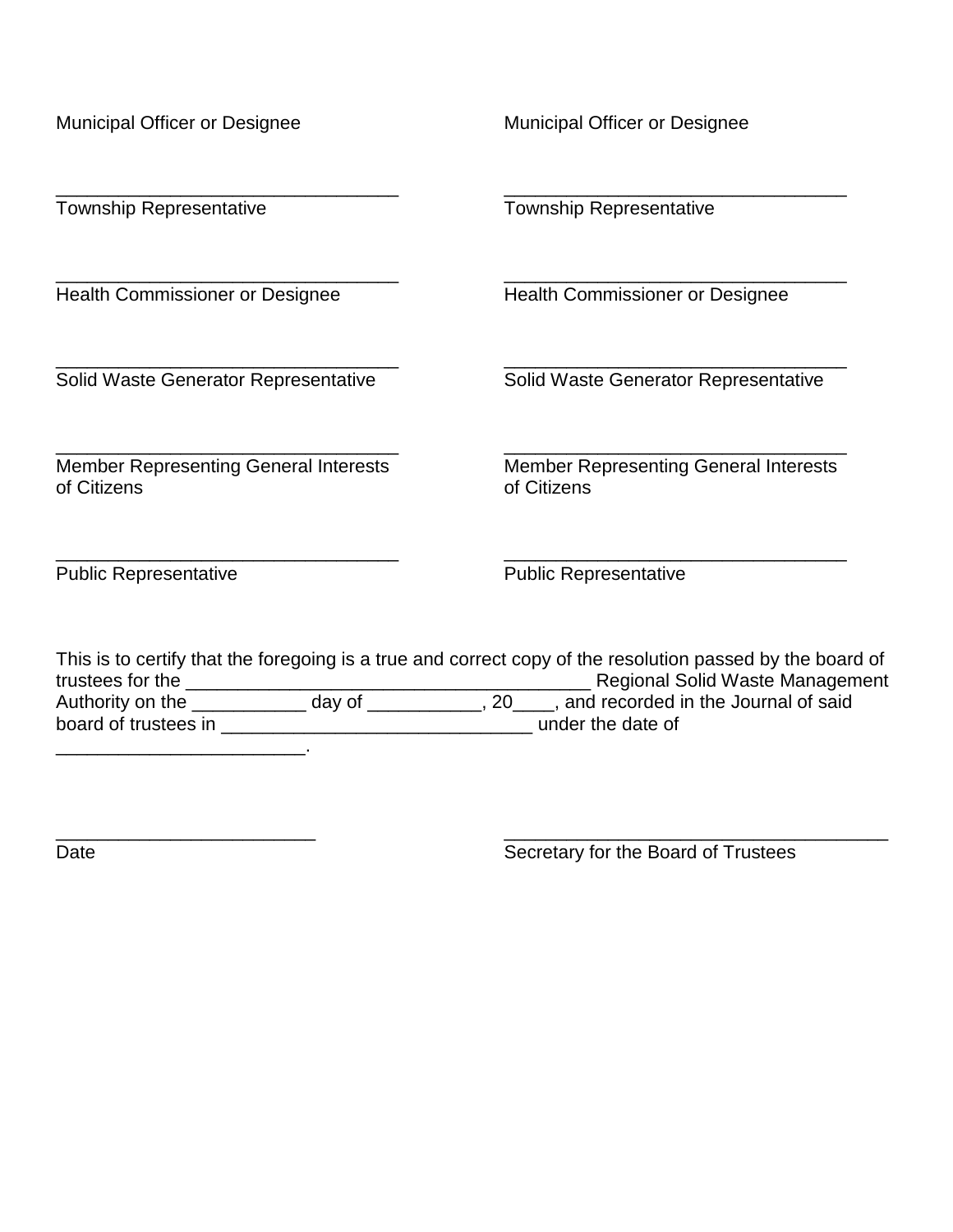**Templates for Resolution Certifying Ratification of the Draft, Amended Solid Waste Management Plan**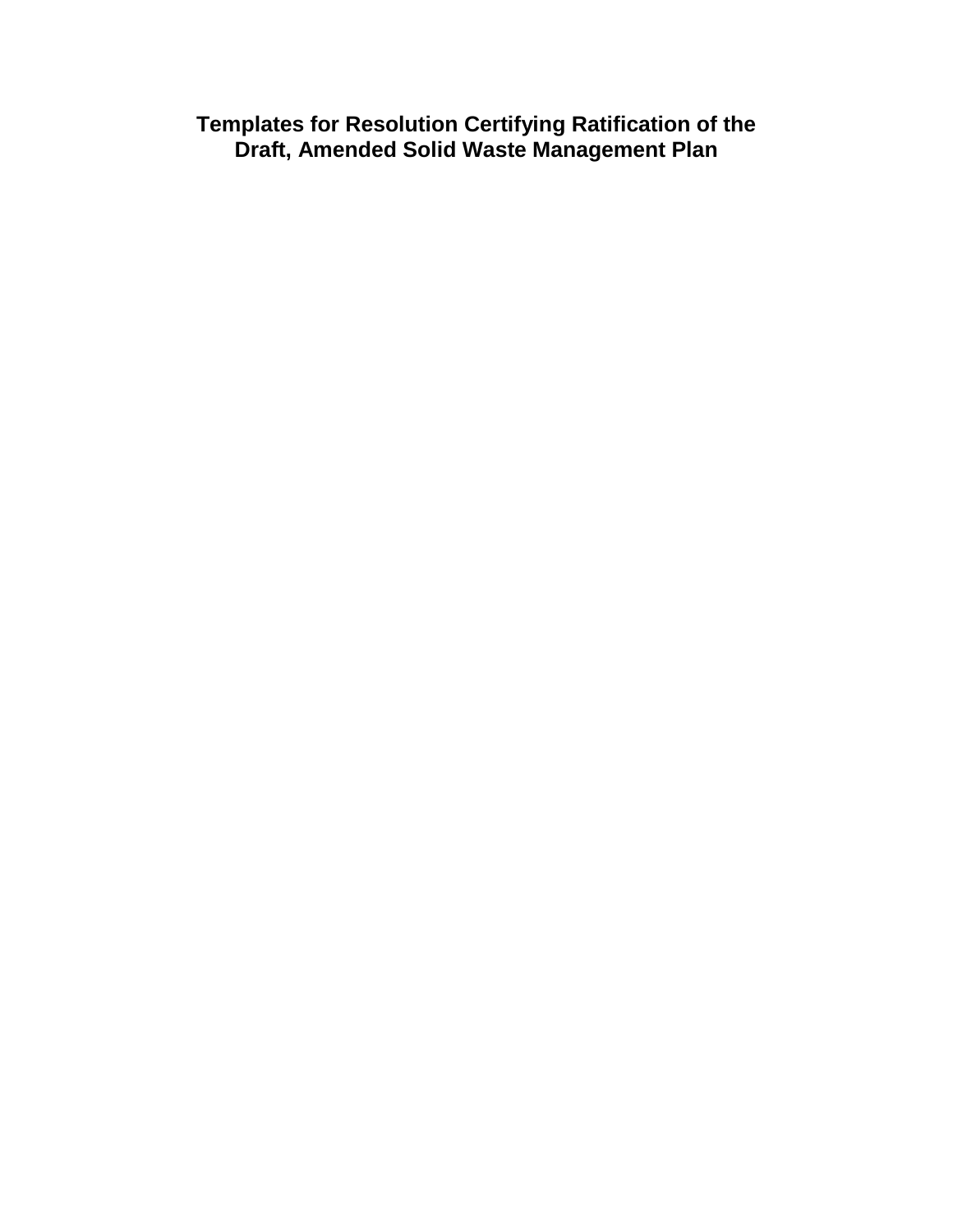# **Resolution Certifying the Draft, Amended Solid Waste Management Plan was Ratified**

Resolution \_\_\_\_\_\_\_\_\_\_\_\_\_\_\_\_\_\_

The policy committee for the \_\_\_\_\_\_\_\_\_\_\_\_\_\_\_\_\_\_\_\_\_\_\_\_\_\_\_\_ Solid Waste Management District (District) passed a resolution declaring that the District's draft, amended solid waste management plan was ratified in accordance with Section 3734.55 of the Ohio Revised Code.

WHEREAS, the policy committee adopted the draft, amended solid waste management plan on \_\_\_\_\_\_\_\_\_\_\_\_\_\_\_\_, 20\_\_\_\_;

WHEREAS this policy committee received copies of resolutions and ordinances approving the draft, amended solid waste management plan from the boards of county commissioners, the legislative bodies of the largest municipality in each county within the District, and from legislative jurisdictions representing at least 60 percent of the residential population within the District;

NOW, THEREFORE, BE IT RESOLVED that the policy committee for the

\_\_\_\_\_\_\_\_\_\_\_\_\_\_\_\_\_\_\_\_\_\_\_\_\_\_\_\_\_Solid Waste Management District declares that the draft,<br>aste management plan for the amended solid waste management plan for the \_\_\_\_\_\_\_\_\_\_\_\_\_\_\_\_\_\_\_\_\_\_\_\_\_\_\_\_\_\_\_ Solid Waste Management District was ratified in accordance with Section 3734.55 of the Ohio Revised Code, and the policy committee shall submit the draft, amended solid waste management plan to the director of the Ohio Environmental Protection Agency for review.

This resolution shall be in effect immediately upon its adoption.

| <b>Voting for the Resolution:</b>      | Voting against the resolution:         |
|----------------------------------------|----------------------------------------|
| <b>County Commissioner or Designee</b> | <b>County Commissioner or Designee</b> |
| Municipal Officer or Designee          | Municipal Officer or Designee          |
| <b>Township Representative</b>         | <b>Township Representative</b>         |
| <b>Health Commissioner or Designee</b> | <b>Health Commissioner or Designee</b> |
|                                        |                                        |

Solid Waste Generator Representative Solid Waste Generator Representative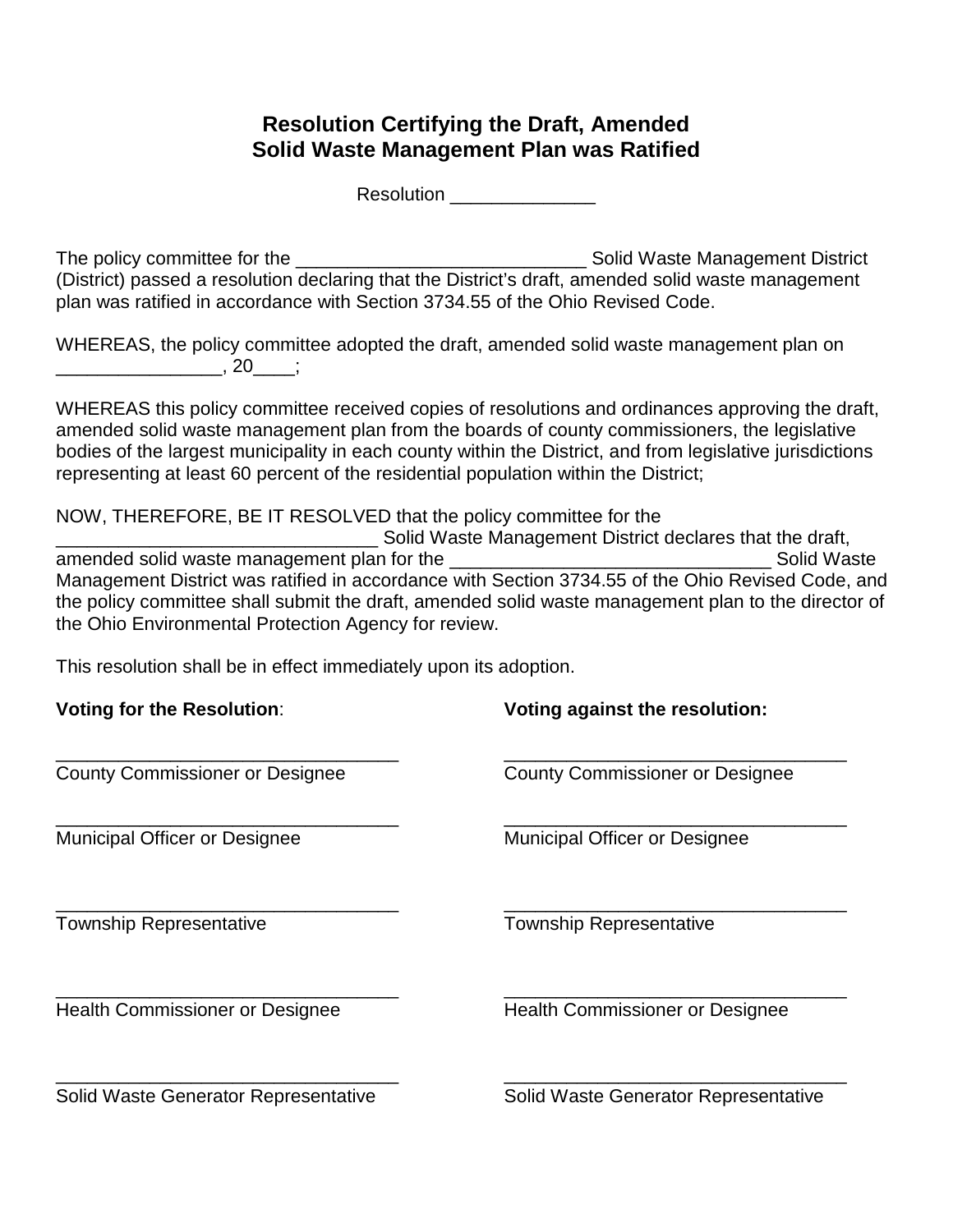| <b>Member Representing General Interests</b> | <b>Member Representing General Interests</b> |
|----------------------------------------------|----------------------------------------------|
| of Citizens                                  | of Citizens                                  |

\_\_\_\_\_\_\_\_\_\_\_\_\_\_\_\_\_\_\_\_\_\_\_\_\_\_\_\_\_\_\_\_\_ \_\_\_\_\_\_\_\_\_\_\_\_\_\_\_\_\_\_\_\_\_\_\_\_\_\_\_\_\_\_\_\_\_ Public Representative **Public Representative** 

This is to certify that the foregoing is a true and correct copy of the resolution the passed the policy committee for the \_\_\_\_\_\_\_\_\_\_\_\_\_\_\_\_\_\_\_\_\_\_\_\_\_\_\_\_\_ Solid Waste Management District on the \_\_\_\_\_day of \_\_\_\_\_\_\_, 20\_\_\_\_, and recorded in the Journal of said policy committee in \_\_\_\_\_\_\_\_\_\_\_\_\_\_\_\_\_\_\_\_\_\_\_\_\_, under the date of \_\_\_\_\_\_\_\_\_\_\_\_\_\_\_\_\_\_\_\_\_\_\_\_\_\_\_\_\_\_\_\_\_.

\_\_\_\_\_\_\_\_\_\_\_\_\_\_\_\_\_\_\_\_\_\_\_\_\_ \_\_\_\_\_\_\_\_\_\_\_\_\_\_\_\_\_\_\_\_\_\_\_\_\_\_\_\_\_\_\_\_\_\_\_\_\_ Date **Secretary for the Policy Committee**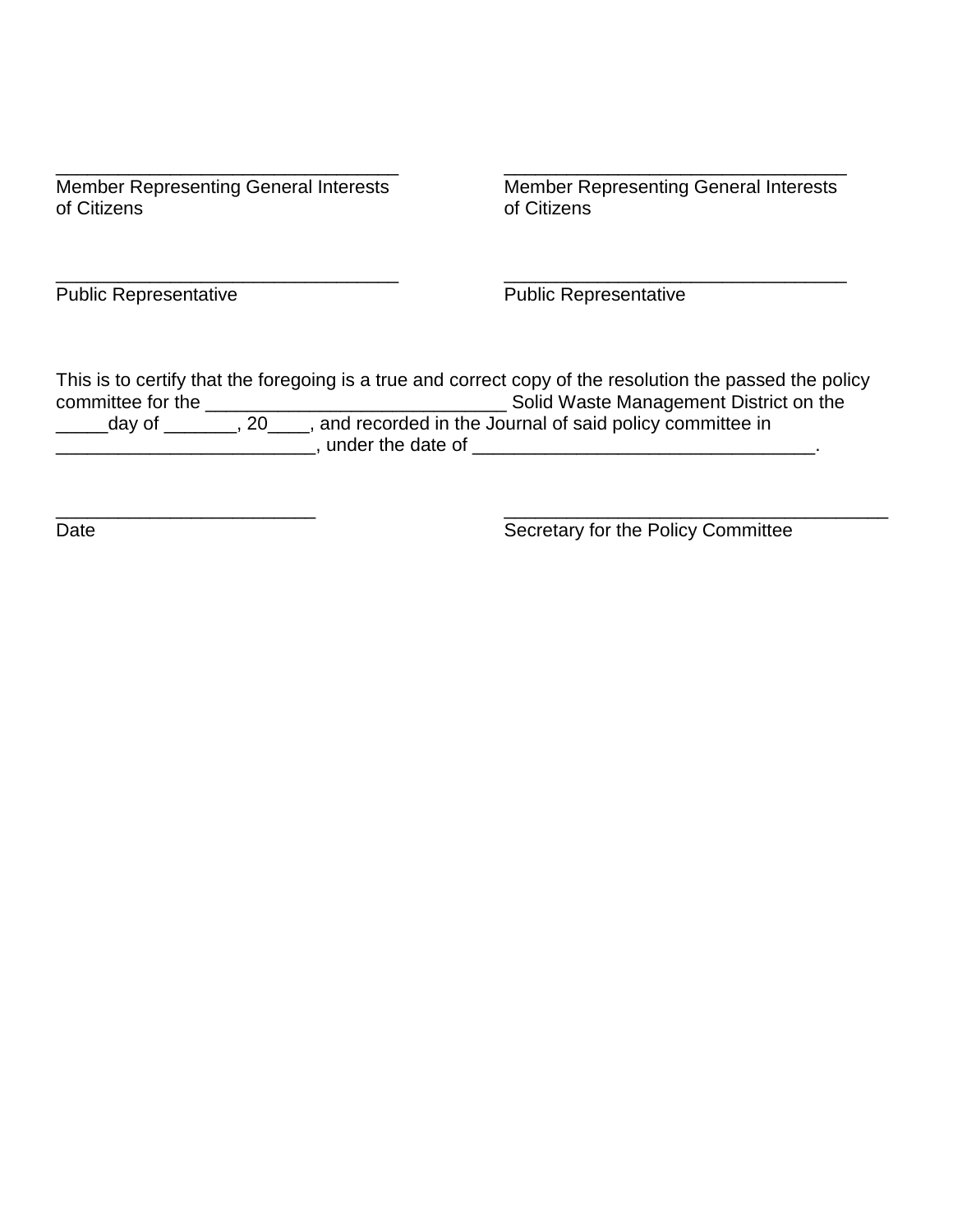## **Resolution Certifying the Draft, Amended Solid Waste Management Plan was Ratified**

Resolution \_\_\_\_\_\_\_\_\_\_\_\_\_\_\_\_\_\_

The board of trustees for the \_\_\_\_\_\_\_\_\_\_\_\_\_\_\_\_\_\_\_\_\_\_\_\_\_\_\_\_ Regional Solid Waste Management Authority (Authority) passed a resolution declaring that the Authority's draft, amended solid waste management plan was ratified in accordance with Section 3734.55 of the Ohio Revised Code.

Whereas, the board of trustees adopted the draft, amended solid waste management plan on \_\_\_\_\_\_\_\_\_\_\_\_\_\_\_\_, 20\_\_\_\_;

WHEREAS this board of trustees received copies of resolutions and ordinances approving the draft, amended solid waste management plan from the boards of county commissioners, the legislative bodies of the largest municipality in each county within the Authority, and from legislative jurisdictions representing at least 60 percent of the residential population within the Authority;

NOW, THEREFORE, BE IT RESOLVED that the board of trustees for the

**EXECUTE:** Regional Solid Waste Management Authority declares that the draft, amended solid waste management plan for the  $\_$ Regional Solid Waste Management Authority was ratified in accordance with Section 3734.55 of the Ohio Revised Code, and the board of trustees shall submit the draft, amended solid waste management plan to the director of the Ohio Environmental Protection Agency for review.

This resolution shall be in effect immediately upon its adoption.

| <b>Voting for the Resolution:</b>      | Voting against the resolution:         |
|----------------------------------------|----------------------------------------|
| <b>County Commissioner or Designee</b> | <b>County Commissioner or Designee</b> |
| <b>Municipal Officer or Designee</b>   | Municipal Officer or Designee          |
| <b>Township Representative</b>         | <b>Township Representative</b>         |
| <b>Health Commissioner or Designee</b> | <b>Health Commissioner or Designee</b> |
|                                        |                                        |

Solid Waste Generator Representative Solid Waste Generator Representative